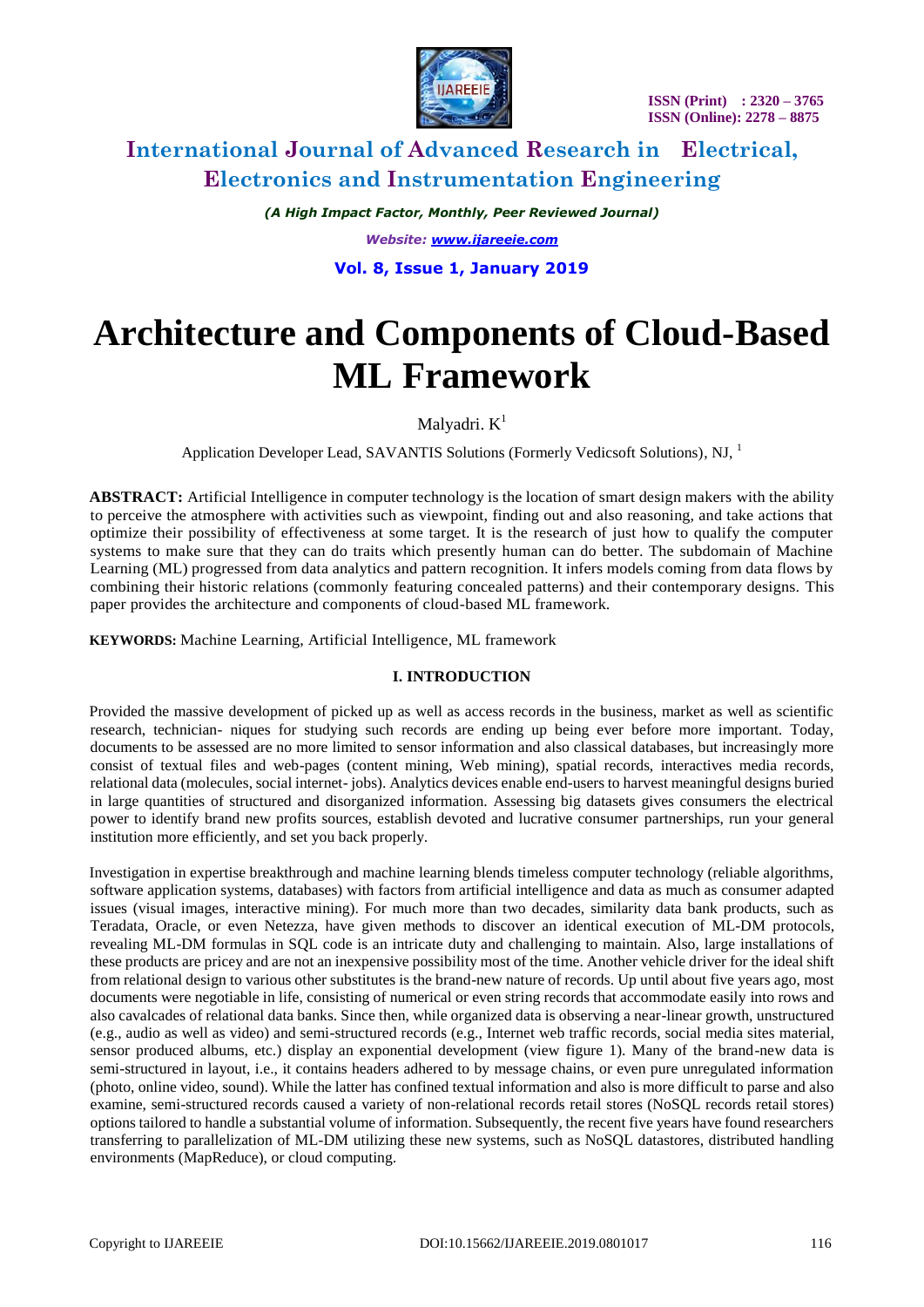

*(A High Impact Factor, Monthly, Peer Reviewed Journal)*

*Website: [www.ijareeie.com](http://www.ijareeie.com/)*

**Vol. 8, Issue 1, January 2019**



**Figure 1: Trends in data growth**

Machine Learning is the naturally time-consuming duty, thereby plenty of attempts were conducted to speed-up the implementation time. Cloud computing paradigm and cloud carriers ended up valuable substitutes to speed-up machine learning platforms. Therefore, popular data resources settings-- like R, Octave, Python went into the cloud simultaneously. There are pair of first directions to include all of them along with cloud service providers: create a cluster in the cloud as well as bootstrapping it along with statistic tools, or boost statistic environments with plugins that allow individuals to make Hadoop collections in the cloud as well as operate projects on them.

#### **II. ARCHITECTURE AND COMPONENTS OF CLOUD-BASED MLFRAMEWORK**

Our certain duties are to discover useful ideas, patterns as well as styles in big data (sizable volume, rate, as well as assortment) that may trigger useful information, decision making, forecast, condition awareness and also understanding. To finish these technical jobs, our experts have created a cloud framework along with machine learning innovations for cyber- finding out, leveraging machine learning protocols (SVM, random woodlands, PCA, K-means, etc.), knowledge mining, and also expertise emotional issue handling.

Our team built our cloud-based ML framework, by creating a Cloud Controller, Bunch Controllers, and Node Controllers on our Hadoop set of Linux equipment. Our company used the Eucalyptus cloud tool to create our key software application framework. The framework architecture and vital parts are received in Figure 2.

In Figure 2, our company executed the HBase that is a scalable, distributed database as well as sustains real-time gain access to large data databases, including Oracle, MySQL, etc. Currently, our company has 5 major HBase tables (even more significant desks can be generated as required):.

1. CBM\_use: This dining table takes care of consumer accreditations as well as access opportunities.

2. Field\_reports: This table contains records coming from working resources mounted on several aircraft and also running cars.

3. ListOfValues: This table consists of variables (typically motor vehicle put in sensing units) and also experienced historical data. Each information set has a first timestamp connected with it.

4. Repair reports: This dining table includes records gathered in the course of the repair of a part. Generally, information includes elimination data, field reviews (free text), parts replaced/repaired, and outlet reviews (total free message).

5. Testcell\_reports: This dining table includes information coming from the laboratory approval and certification screening. The majority of the elements our team track go through an approval examination before they are delivered back to the range.

Generally, the HBase has two technological components: (a) Convenientbaseclasses that support Hadoop MapReduce jobs and also features along with HBase tables; and also (b) Query predicate pushes down using server-side web check and gets filters that will select similar records for track management units.

As observed in Figure 2, HBase tables can partner with relational data sources such as SQL Hosting Server or even MySQL to attain the highest rate in handling and examining the big records. The following is an example of the code in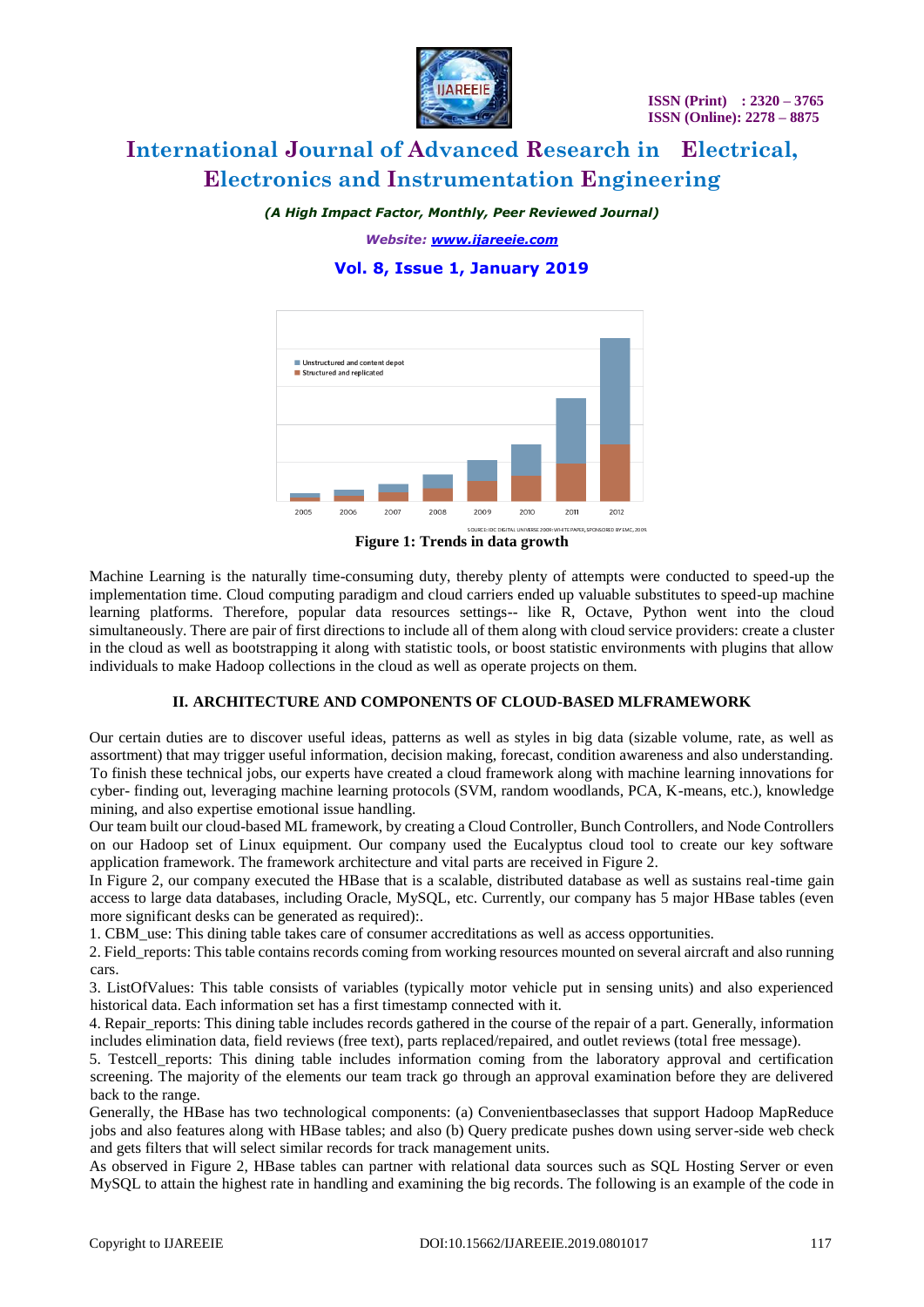

*(A High Impact Factor, Monthly, Peer Reviewed Journal)*

*Website: [www.ijareeie.com](http://www.ijareeie.com/)*

### **Vol. 8, Issue 1, January 2019**

Listing 1 for our HBase to acquire papers coming from our SQL Web server, e.g., Honeywell Predictive Pattern Tracking and also Diagnostics (PTMD) database, as well as others.



**Figure 2: Architecture and Components of our Cloud-based ML Framework.**

#### **III. ML PLATFORM ARCHITECTURE**

Encouraged by the above monitorings, our company created and also developed a proof-of-concept framework that strives to be the manner of ideas for bothersome machine learning options in numerous clinical self-controls. Within the modeling framework defined over, our experts look at general processing, training, and posting system along with specialized features helpful for the ML domain name, built on best of the standard semantic middleware facilities, so that it leverages its capabilities mediating the hookup in between end nodes. It is a system provided as an arrangement of cloud organized internet solutions that create significant use of PaaS, and SaaS attributes like operations, large information administration, ML training models, and so on. Leveraging the adaptability of the cloud information, it favors international accessibility, higher schedule, scalability, efficiency, high surveillance criteria [1] Info, and also communication layers are adjustable to various levels of abstraction according to the extent under consideration. Such a tool may offer to execute practical ML cases along with the most affordable expense and upfront investment. And it permits to claim on program, strategies, operations & treatments, guidelines, and methods, but most significantly in terms of the impact on the lifecycle of the ML-enabled systems.



**Figure 3: ML platform services**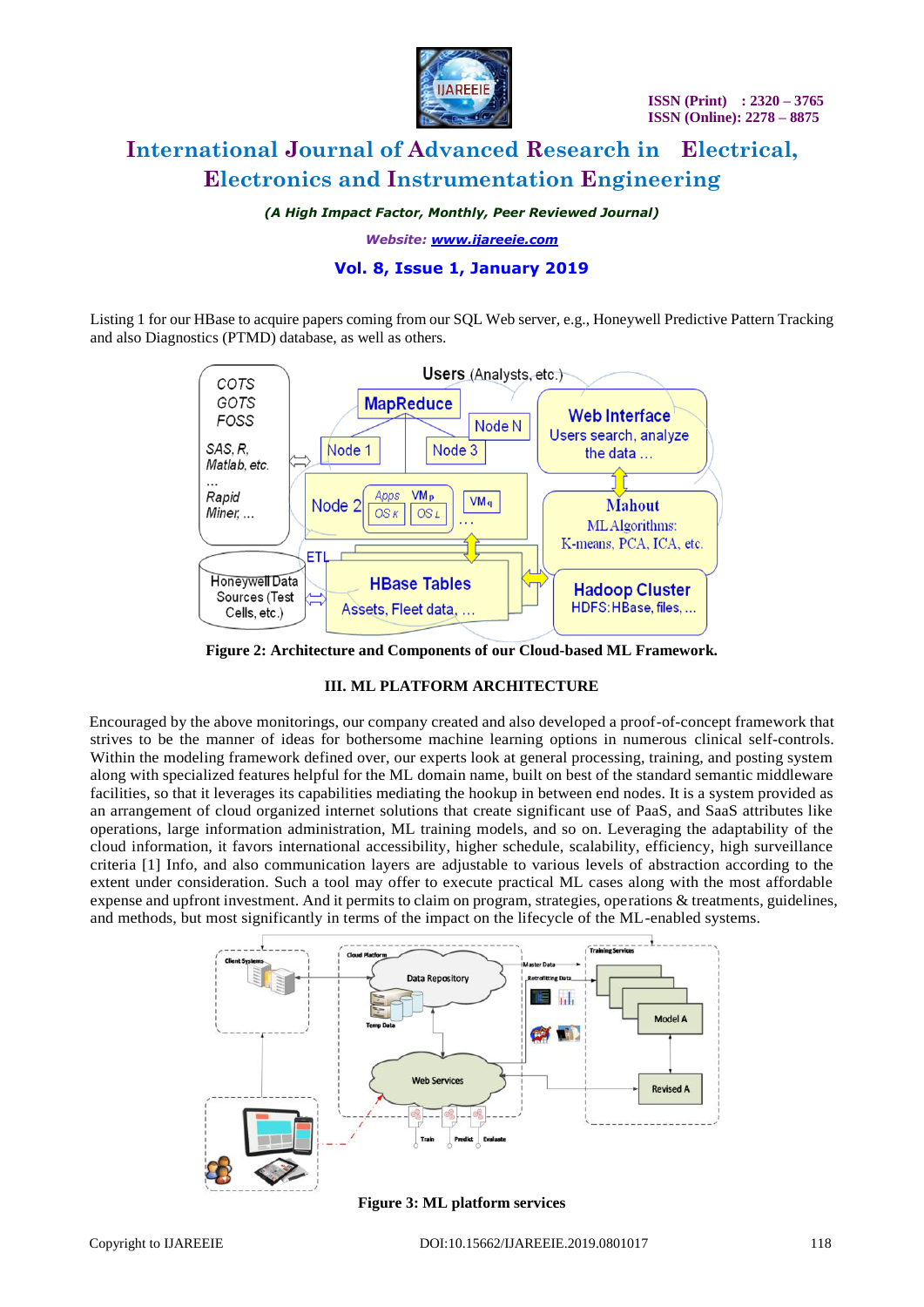

*(A High Impact Factor, Monthly, Peer Reviewed Journal)*

*Website: [www.ijareeie.com](http://www.ijareeie.com/)*

#### **Vol. 8, Issue 1, January 2019**

A cloud-based micro-service bus architecture has been selected to build up the framework design and summarize the underlying network particulars and managing systems. This is adequate to accommodate the relevant interaction designs, improvements, and interfaces of dispersed functions, involving various parties and a broad spectrum of complications and different features, depending on their attribute. The aim at functionality [4] In such a framework of the universal audience, a protocol-agnostic method is necessary for the higher amounts of services, delegating to the simple structure the primary management of low-level process and middleware communication for records accomplishment or even upload. Besides being responsible for acquiring, choices in, instruction and making use of the outcomes either online or even offline, it additionally supplies computerization devices to attach different bodies that might span the perimeters of the association itself [5] Supported make use of cases are differing from a singular source of data (e.g., a specialist that assesses a photo) that requests an ML examination through a web solution, around a third-celebration request web server using a connection along with an accumulated service along with global impact. Built on leading of the readily on call PaaS as well as SaaS companies, and following up the most recent modern technology advancements in a steady and handled atmosphere, deals with organization method criteria over a variety of circulated and various bodies with various possessions.

Along with intelligent technologies, featuring occasion handling and data streaming techniques coming from the IoT domain, organization administration squeeze, accumulation, and after that, examine real-time and also historical data of any variety, volume, and rate. This enables us to make layered APIs, implement integration flows, and develop adapters with these low-friction advancement tools. APIs flexibility is the stimulant for this improvement, releasing relevant information and doing away with the friction of assimilation for unmatched velocity and ability. It enables developing more stations for brand new companies and consumer knowledge and equipping the technology acceleration through adapted and also subjected functions for interoperability along with other bodies and a vast diversity of nearby resources.



**Figure 4: API layers**

The system gives remarkable ease in manipulating information sets and experimenting with the marketing of algebraic styles. Besides, several quickly to be made use of and tailored CNN styles; the user may effortlessly install his own. R and also python scripts are currently assisted for this objective, however other languages are additionally achievable down the road. When a maximum version is located, incredible attention is given to exactly how it will be used. The intention is to make it all over the world available with the merest attempt and also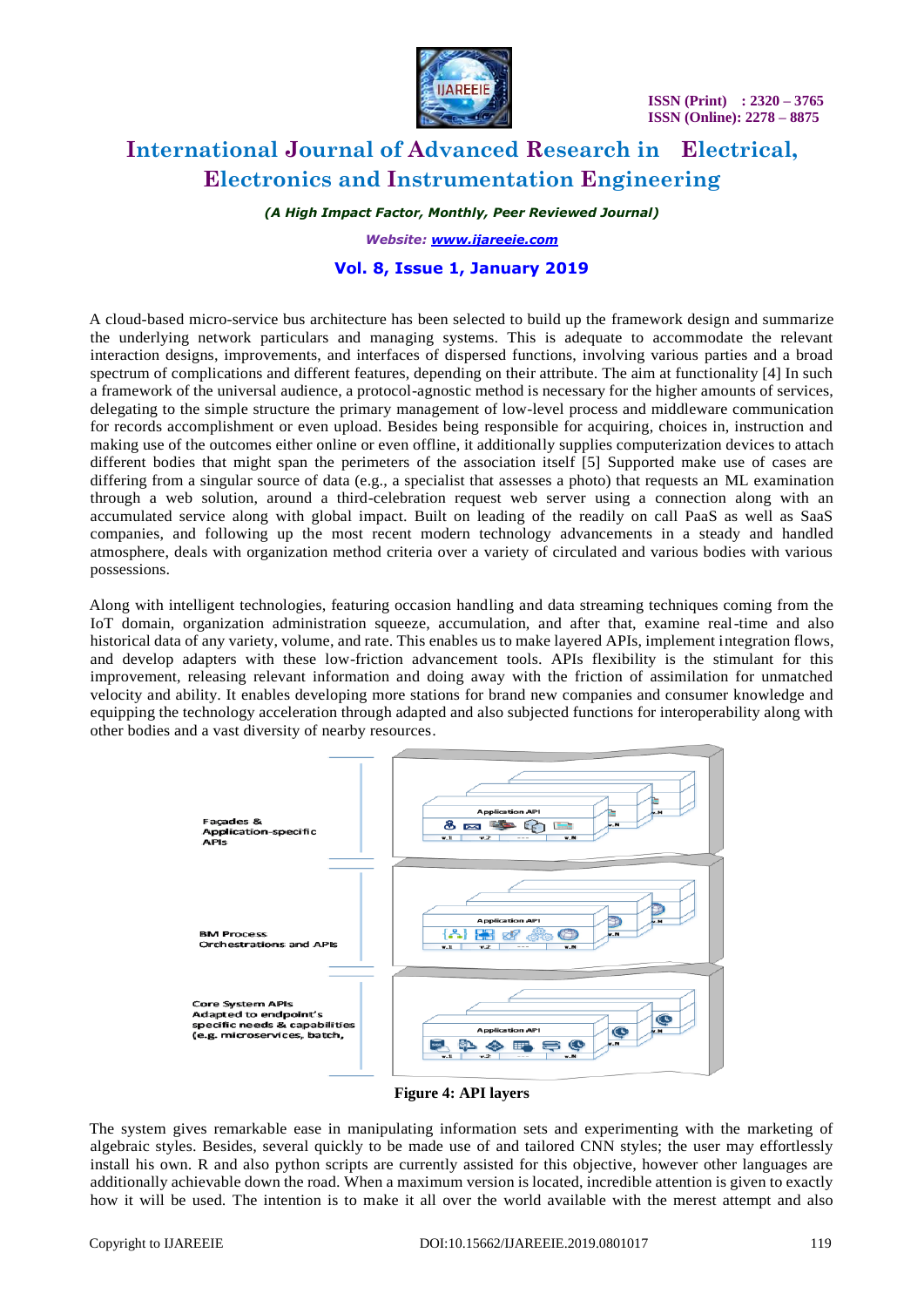

*(A High Impact Factor, Monthly, Peer Reviewed Journal)*

*Website: [www.ijareeie.com](http://www.ijareeie.com/)*

#### **Vol. 8, Issue 1, January 2019**

difficulty and also develop the chance to be used certainly not just because of this, however likewise to become embedded and utilized through other treatments. The critical point of this technique is to support the (re)use of trained models via internet services. As it is evident, various scopes consist of a different form of celebrations, interfacing, and procedure requirements. As a result, although comparable in design, the implementation has been conformed correctly for every personal case, to implement the interoperability with the core and third gathering devices, while dealing with the vast diversity of the nearby information, in relations to functionality, interfacing variety and also complication [6]

#### **IV. CONCLUSION**

The cloud-based strategy may be incorporated over a wide range of distributed and also different units. It favors the straight use 3rd celebration designs via a specialized and recyclable collection of services that can be effortlessly combined to final user' treatments, e.g., website, mobile phone apps, desktop treatments, social media sites applications, etc. It may additionally be used to allow complementary datasets coming from other working teams enabling original instruction datasets to become enhanced along with additional variables and guidelines coming from the complication domain. This might also be put on the procurement of evaluation feedback where end-user information may be made use for encouragement understanding and even continual renovation. This paper provided the architecture and components of cloud-based ML framework.

#### **REFERENCES**

[1] Ismail, N. (2011). Cursing the Cloud (or even) Controlling the Cloud? Pc Rule & Protection Testimonial, 27, 250-- 257. doi:10.1016/ j.clsr.2011.03.005.

[2] Junction, A. and also Baker, E. (2011 ). Understanding recent to recognize the present 1 e problems in the having for cloud based services. Computer System Law & Safety And Security Testimonial, 27, 407 - 415. doi:10.1016/ j.clsr.2011.05.002.

[3] Junction, A., Cook, E. as well as Eccles, E. (2009 ). Hey, you, get off of that cloud? Pc Law & Security Testimonial, 25, 270-- 274. doi:10.1016/ j.clsr.2009.03.001.

[4] Jorissen, K., Property, F.D. and Rehr, J.J. (2012 ). A quality scientific cloud computer setting for components simulations. Computer System Physics Communications, 183, 1911-- 1919. doi:10.1016/ j.cpc.2012.04.010.

[5] Khorshed, T.M., Ali, A.B.M.S. and Wasimi, S.A. (2012 ). A survey on spaces, danger removal problems as well as some ideas for practical attack discovery in cloud computer. Potential Generation Personal Computer Equipments, 28, 833-- 851. doi:10.1016/ j.future.2012.01.006.

[6] H. van der Veer, A.Wiles, "Achiveing Technical Interoperability —the ETSI Approach", ETSI White Paper No.3, 3rd edition, April 2008, <http://www.etsi.org/images/files/ETSI>

WhitePapers/IOP%20whitepaper%20Edition%203%20fi nal.pdf

[7] Sudheer Kumar Shriramoju, Surya Teja N, "Security in Different Networks and Issues in Security Management", International Journal of Innovative Research in Computer and Communication Engineering, Vol. 8, Issue 2, February 2020

[8] Sudheer Kumar Shriramoju, "Access Control and Density Based Notion of Clusters", International Journal of Scientific Research in Science and Technology (IJSRST), Online ISSN : 2395-602X, Print ISSN : 2395-6011, Volume 1 Issue 3, pp. 215-220, July-August 2015.

[9] Sudheer Kumar Shriramoju, "Review on NoSQL Databases and Key Advantages of Sharepoint", International Journal of Innovative Research in Science, Engineering and Technology, ISSN(Online): 2319-8753, ISSN (Print): 2347-6710, Vol. 7, Issue 11, November 2018.

[10] Sudheer Kumar Shriramoju, "Capabilities and Impact of SharePoint On Business", International Journal of Scientific Research in Computer Science, Engineering and Information Technology (IJSRCSEIT), ISSN : 2456-3307, Volume 2, Issue 6, November-December-2017.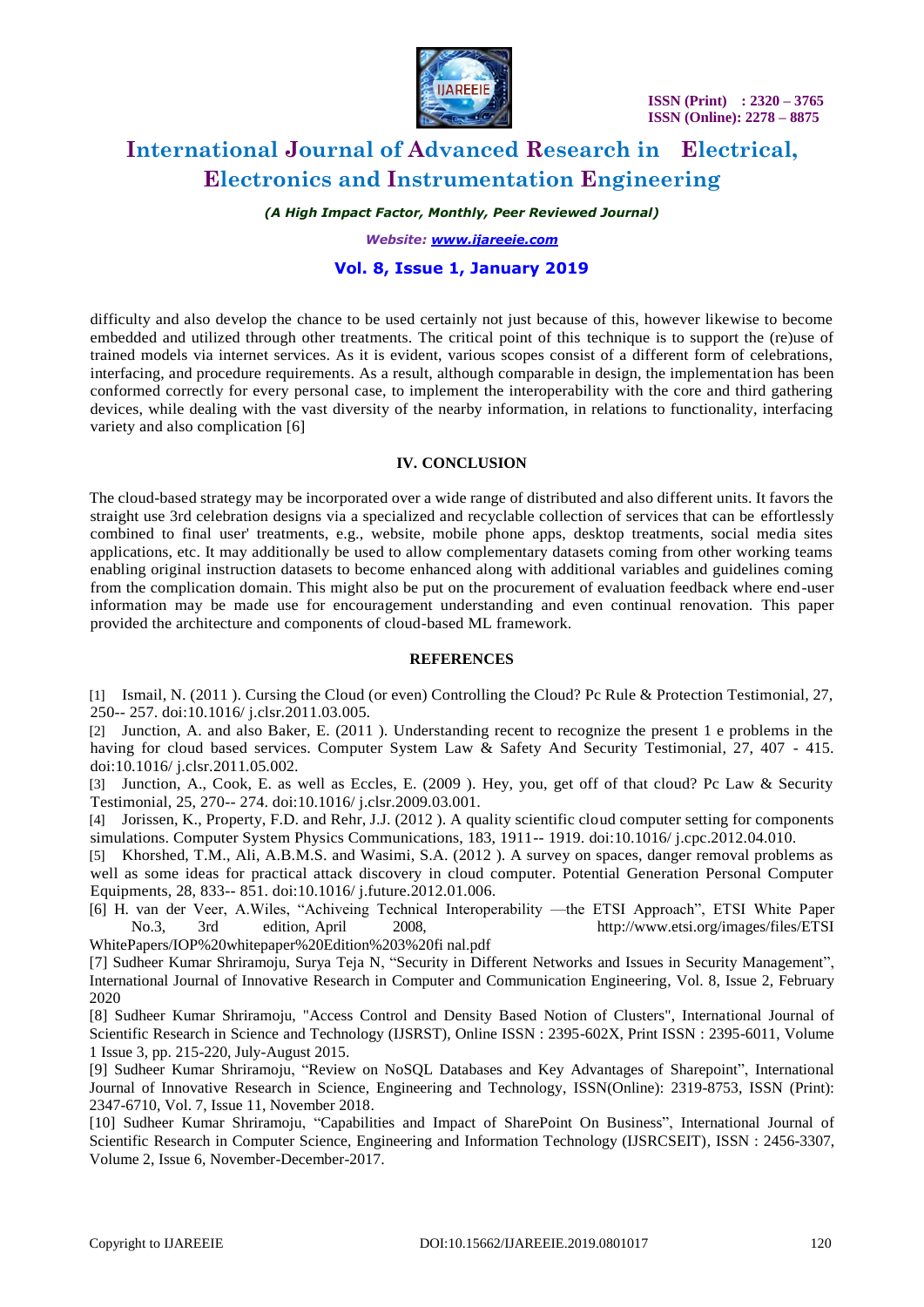

*(A High Impact Factor, Monthly, Peer Reviewed Journal)*

*Website: [www.ijareeie.com](http://www.ijareeie.com/)*

#### **Vol. 8, Issue 1, January 2019**

[11] Sudheer Kumar Shriramoju, "Security Level Access Error Leading to Inference and Mining Sequential Patterns", International Journal of Scientific Research in Science, Engineering and Technology, Volume 2, | Issue 4, July-August 2016

[12] Pushpa Mannava, "An Overview of Cloud Computing and Deployment of Big Data Analytics in the Cloud", International Journal of Scientific Research in Science, Engineering and Technology (IJSRSET), Online ISSN : 2394-4099, Print ISSN : 2395-1990, Volume 1 Issue 1, pp. 209-215, 2014. Available at doi : https://doi.org/10.32628/IJSRSET207278

[13] Pushpa Mannava, "Role of Big Data Analytics in Cellular Network Design", International Journal of Scientific Research in Science and Technology (IJSRST), Online ISSN : 2395-602X, Print ISSN : 2395-6011, Volume 1 Issue 1, pp. 110-116, March-April 2015. Available at doi : https://doi.org/10.32628/IJSRST207254

[15] Pushpa Mannava, "A Study on the Challenges and Types of Big Data", "International Journal of Innovative Research in Science, Engineering and Technology", ISSN(Online) : 2319-8753, Vol. 2, Issue 8, August 2013

[16] Pushpa Mannava, "Data Mining Challenges with Bigdata for Global pulse development", International Journal of Innovative Research in Computer and Communication Engineering, ISSN(Online): 2320-9801, vol 5, issue 6, june 2017

[17] Kiran Kumar S V N Madupu, "Tool to IntegrateOptimized Hardware and Extensive Software into Its Database to Endure Big Data Challenges", International Journal of Scientific Research in Computer Science, Engineering and Information Technology (IJSRCSEIT), ISSN : 2456-3307, Volume 5, Issue 5, pp. 272-279, September-October 2019. Available at doi : https://doi.org/10.32628/CSEIT206275

[18] Kiran Kumar S V N Madupu, "Key Methodologies for Designing Big Data Mining Platform Based on CloudComputing", International Journal of Scientific Research in Computer Science, Engineering and Information Technology (IJSRCSEIT), ISSN : 2456-3307, Volume 1 Issue 2, pp. 190-196, September-October 2016. Available at doi : https://doi.org/10.32628/CSEIT206271

[19] Kiran Kumar S V N Madupu, "Opportunities and Challenges Towards Data Mining with Big Data", International Journal of Scientific Research in Science and Technology (IJSRST), Online ISSN : 2395-602X, Print ISSN : 2395-6011, Volume 1 Issue 3, pp. 207-214, July-August 2015. Available at doi : https://doi.org/10.32628/IJSRST207255

[20] Kiran Kumar S V N Madupu, "A Survey on Cloud Computing Service Models and Big Data Driven Networking", International Journal of Scientific Research in Science and Technology (IJSRST), Online ISSN : 2395-602X, Print ISSN : 2395-6011, Volume 4 Issue 10, pp. 451-458, September-October 2018. Available at doi : https://doi.org/10.32628/IJSRST207257

[21] Pushpa Mannava, "Big Data Analytics in Intra-Data Center Networks and Components Of Data Mining", International Journal of Scientific Research in Computer Science, Engineering and Information Technology (IJSRCSEIT), ISSN : 2456-3307, Volume 1 Issue 3, pp. 82-89, November-December 2016. Available at doi : https://doi.org/10.32628/CSEIT206272

[22] Kiran Kumar S V N Madupu, "Data Mining Model for Visualization as a Process of Knowledge Discovery", International Journal of Advanced Research in Electrical, Electronics and Instrumentation Engineering, ISSN: 2278 – 8875, Vol. 1, Issue 4, October 2012.

[23] Kiran Kumar S V N Madupu, "Advanced Database Systems and Technology Progress of Data Mining", International Journal of Innovative Research in Science, Engineering and Technology, ISSN: 2319 – 8753, Vol. 2, Issue 3, March 2013

[24] Kiran Kumar S V N Madupu, "Functionalities, Applications, Issues and Types of Data Mining System", International Journal of Innovative Research in Computer and Communication Engineering, Vol. 5, Issue 8, August 2017

[25] Pushpa Mannava, "Research Challenges and Technology Progress of Data Mining with Bigdata", International Journal of Scientific Research in Computer Science, Engineering and Information Technology (IJSRCSEIT), ISSN : 2456-3307, Volume5 Issue 4, pp. 08-315, July-August 2019. Available at doi : https://doi.org/10.32628/CSEIT206274

[26] A.Monelli and S. B. Sriramoju, "An Overview of the Challenges and Applications towards Web Mining," 2018 2nd International Conference on I-SMAC (IoT in Social, Mobile, Analytics and Cloud) (I-SMAC)I-SMAC (IoT in